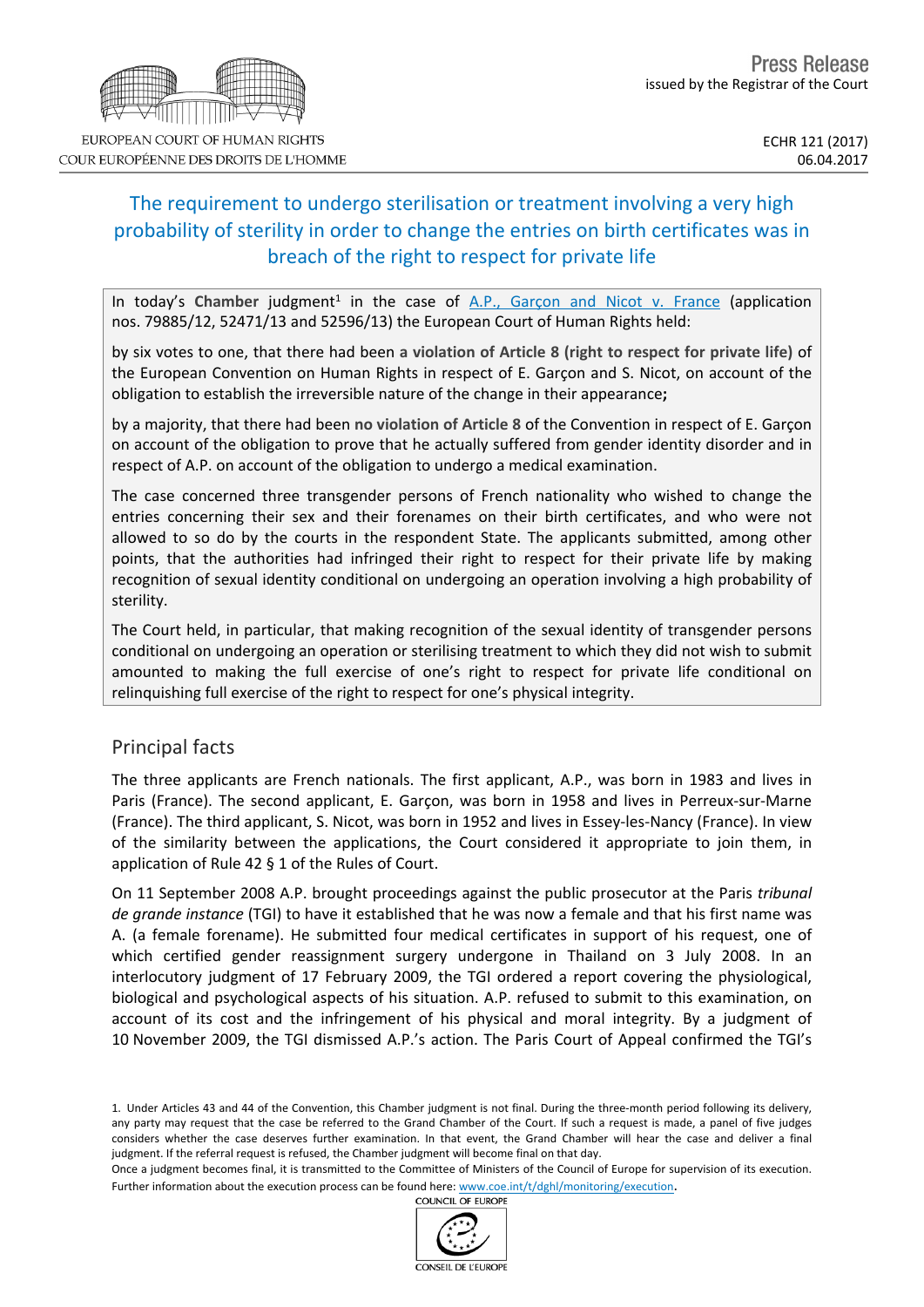judgment in so far as it dismissed the request to change the entry on his sex, but ordered that the forenames be changed. On 7 June 2012 the Court of Cassation dismissed an appeal on points of law.

On 17 March 2009 E. Garçon brought proceedings against the public prosecutor at the Créteil *tribunal de grande instance* (TGI) to have it established that he was now a female and that his first name was Émilie. He referred to a certificate drawn up by a psychiatrist in 2004; this certificate indicated that he was transgender, but it was not added to the case file. On 9 February 2010 the TGI held that, since he had failed to demonstrate that he actually suffered from the alleged gender identity disorder, E. Garçon's action ought to be dismissed. The Paris Court of Appeal upheld the judgment. On 13 February 2013 the Court of Cassation dismissed an appeal on points of law.

On 13 June 2007 S. Nicot brought proceedings against the public prosecutor at the Nancy TGI to have it established that he was now a female and that his first name was Stéphanie. On 7 November 2008 the TGI adjourned the proceedings and ordered that medical documents on the applicant's medical and surgical treatment, proving the effectiveness of his sex change, be submitted to the case file. S. Nicot refused to submit these documents. In consequence, by a judgment delivered on 13 March 2009, the TGI dismissed his action. The Nancy Court of Appeal upheld the judgment. On 13 February 2013 the Court of Cassation dismissed an appeal on points of law.

### Complaints, procedure and composition of the Court

Relying on Article 8 (right to respect for private life), A.P., E. Garçon and S. Nicot complained that the rectification of the entry on their sex on their birth certificates was made conditional upon the irreversibility of the change in their appearance. E. Garçon further complained that the condition of proving that he suffered from gender identity disorder infringed the human dignity of the persons concerned. Lastly, A.P. complained that the medical examinations ordered by the domestic courts amounted, at least potentially, to degrading treatment.

Relying on Article 14 (prohibition of discrimination) taken together with Article 8, E. Garçon and S. Nicot alleged that making the change in one's birth certificate conditional on providing evidence of gender identity disorder or gender dysphoria and on evidence of having undergone irreversible gender reassignment surgery amounted to reserving the exercise of this right to transsexual individuals and refusing it to transgender persons.

A.P. alleged that there had been a violation of Article 6 (right to a fair hearing), in that the domestic courts had committed a manifest error of assessment in concluding that, since he had refused to submit to a medical examination, no proof had been adduced of an irreversible change in his appearance, although A.P. had submitted a medical certificate to that effect.

The application was lodged with the European Court of Human Rights on 5 December 2012.

Judgment was given by a Chamber of seven judges, composed as follows:

Angelika **Nußberger** (Germany), *President*, André **Potocki** (France), Faris **Vehabović** (Bosnia and Herzegovina), Yonko **Grozev** (Bulgaria), Carlo **Ranzoni** (Liechtenstein), Mārtiņš **Mits** (Latvia), Lәtif **Hüseynov** (Azerbaijan),

and also Milan **Blaško**, *Deputy Section Registrar.*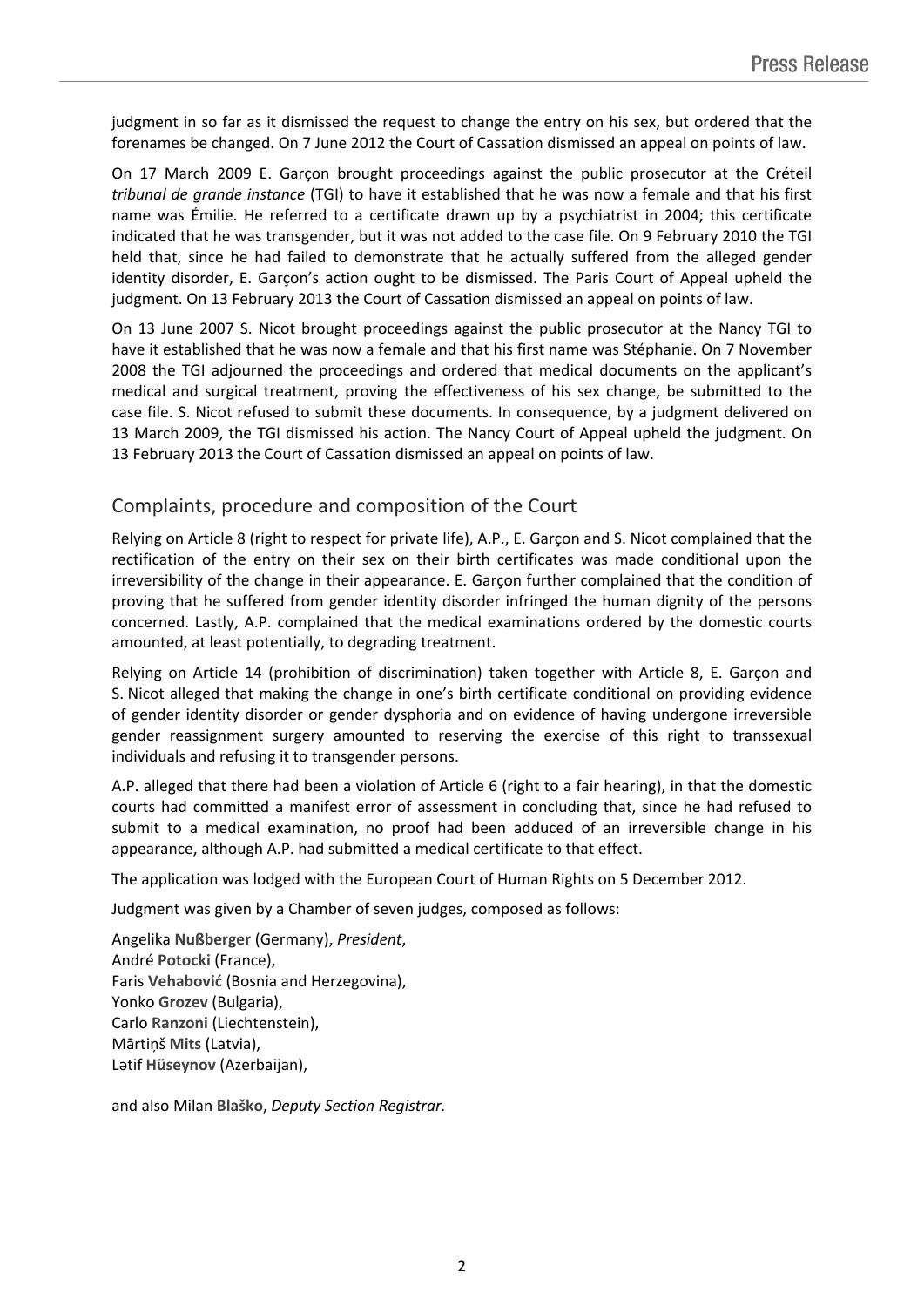## Decision of the Court

### Article 8

The Court noted that, before the domestic courts, A.P. had not challenged the condition, imposed by French law at the relevant time, that the change in his appearance be irreversible, but had attempted to argue, using a medical certificate established abroad, that he fulfilled this condition. He had thus not exhausted the domestic remedies and this part of his application was therefore inadmissible.

With regard to the two other applicants' complaint concerning the criterion that the change in one's appearance be irreversible in order for requests for amendments to the "sex" entry on birth certificates to be granted, the Government did not dispute the applicability of Article 8 to the present case under its "private life" aspect, in that the latter included the right to sexual identity. The Court noted, firstly, that the disputed criterion implied undergoing an operation or medical treatment involving a high probability of sterility. In addition, given that individuals' physical integrity and sexual identity were at stake, the Court granted the respondent State limited room for manoeuvre ("a narrow margin of appreciation"). The Court noted that making recognition of the sexual identity of transgender persons conditional on undergoing an operation or sterilising treatment to which they did not wish to submit amounted to making the full exercise of one's right to respect for private life conditional on relinquishing full exercise of the right to respect for one's physical integrity. The Court held that the fair balance that the States Parties were required to strike between the general interest and the interests of the individuals concerned had not been maintained. In consequence, it considered that the condition that the change in an individual's appearance had to be irreversible amounted to a failing by the respondent State to comply with its positive obligation to guarantee the right to respect for private life. The Court held that there had been a violation of Article 8 in this regard.

With regard to the condition of proving that one did in fact suffer from gender identity disorder, imposed by French law in order to grant requests for changing sex, the Court observed that a broad consensus existed among the member States in this area and that this criterion did not directly call into question an individual's physical integrity. The Court concluded from this that, although individuals' sexual identity was at stake, the States retained considerable room for manoeuvre in deciding whether to impose such a condition. It followed that the respondent State had not failed in its positive obligation to guarantee E. Garçon's right to private life. The Court concluded that there had not been a violation of Article 8 in that connection.

Lastly, with regard to the obligation to undergo a medical examination, complained of by A.P., the Court noted that the contested examination had been ordered by a judge as part of the evidencegathering process, an area in which the Court granted the States Parties considerable room for manoeuvre. The Court noted that, although the medical report entailed a genital examination, the scope for potential interference in the exercise of his right to respect for private life had to be considered as very relative. That circumstance did not therefore represent a failing by the respondent State to comply with its positive obligation to guarantee A.P.'s right to private life. It followed that there had not been a violation of Article 8 in that connection.

#### Article 14 taken together with Article 8

The Court noted that this part of the application was admissible. However, having regard to its finding of a violation of Article 8 of the Convention in respect of E. Garçon and S. Nicot on account of the obligation to establish the irreversible nature of the change in their appearance, the Court did not consider it necessary to examine separately the complaint under Article 14 taken together with Article 8.